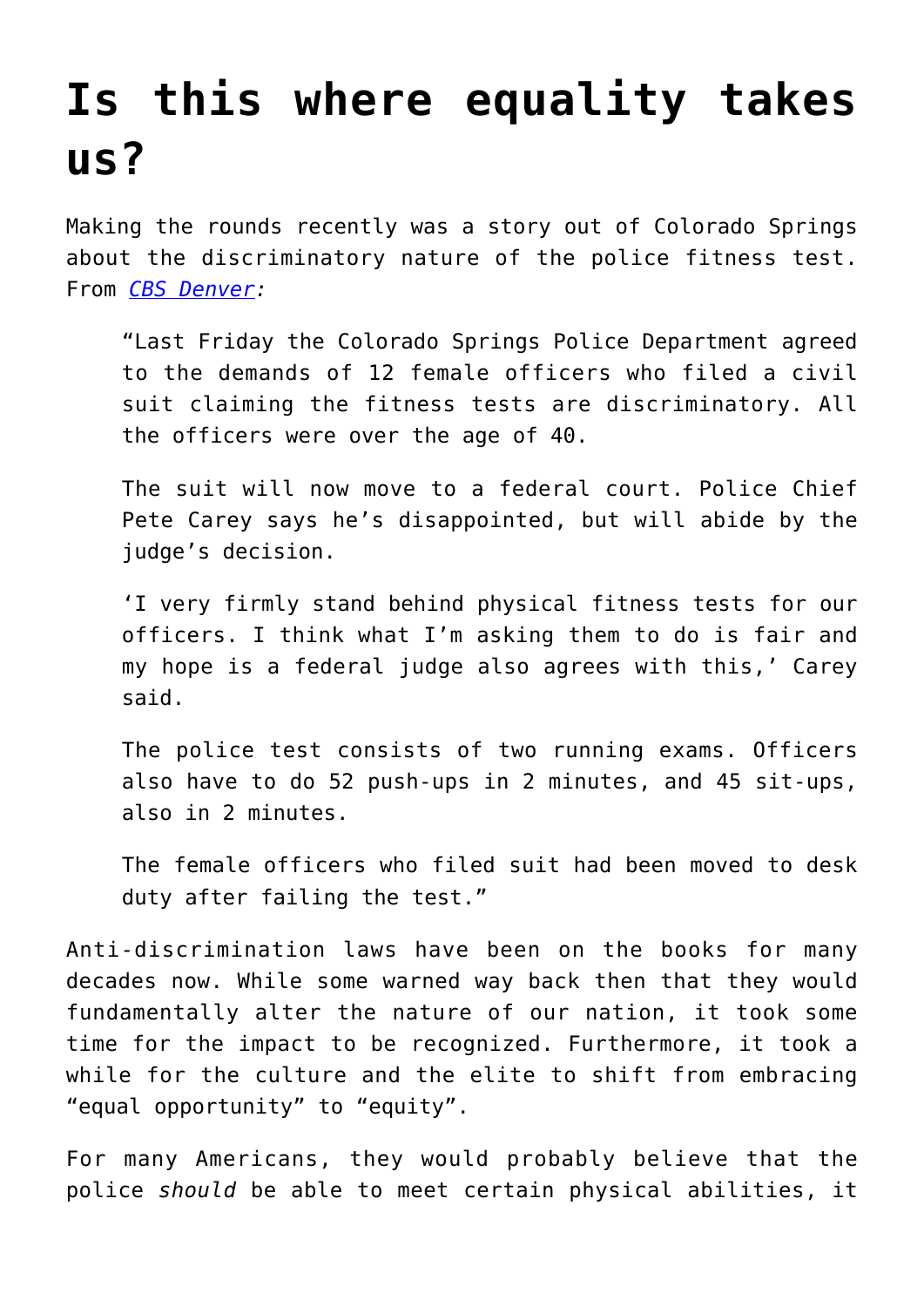is a physical job after all. Such an idea is rooted in the idea of "equal opportunity": Here are the standards and everyone has a chance to take a run at them.

The problem is that when only certain groups of the population can consistently meet those standards the outcomes become unequal, in this case probably either men broadly or younger, more fit police officers. And, of course, that means that we're confronted with the ugly reality that we are not all equal and that certain groups are better at things than other groups.

In a society attempting to organize itself on the principle of equality, we can't have that. So the new push is for equity, which is code for equal outcomes.

To achieve these outcomes, though, we must ignore the reality we see before us. We warp the standards to meet our ideals, rather than making peace with the natural law of inequality. The ramifications are manifold, as you can imagine in the case of unfit police officers alone.

As we watch the cultural transformation of our society, we cannot help but be reminded of the writings of Robert Nisbet in *Twilight of Authority:*

"Equality of result is a very different thing, however, when it becomes the guiding policy of the kind of national state that exists in the West today…

…

Equality has a built-in revolutionary force lacking in such ideas as justice or liberty. For once the ideal of equality becomes uppermost it can become insatiable in its demands. It is possible to conceive of human beings conceding that they have enough freedom or justice in a social order; it is not possible to imagine them ever declaring they have enough equality – once, that is,